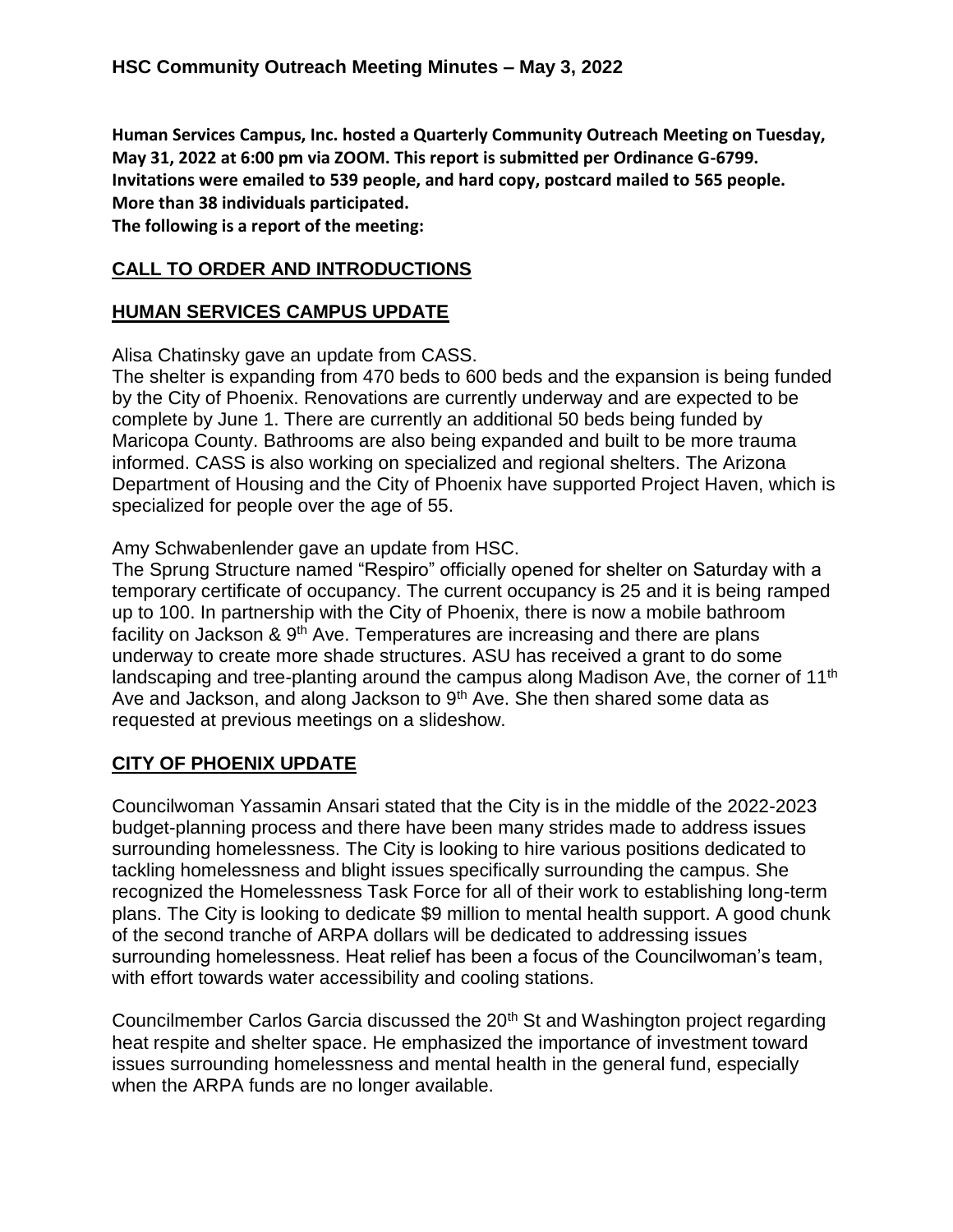# **GOOD OF THE ORDER**

Bill Morlan provided an update on behalf of the Madison Pioneers Coalition. He commended the resources being dedicated toward these issues but stated that the increase in unsheltered people in the area paired with the lack of cleanings by the City of Phoenix has taken a toll on the neighborhood. He will be doing a ride-along through the neighborhood with provider CBI.

Angela Ojile commented on the increase in unsheltered people in the area. She asked about what HSC is doing to combat the violence and crime in the neighborhood.

Ian Francis thanked some of the service providers for their partnership in discussing plans for the future. He appreciates the resources going toward mental health. He commented on the need for large cleanings due to the waste build-up. He expressed concerns for the health and safety of the neighborhood.

Scott Hall stated that the City has held some town hall meetings with some of the unsheltered folks in the area to discuss how to be reimplement the City's cleanings.

Commander Freudenthal stated that the Police Department is focused on follow through on prosecution and is working on a project to identify those who frequent the area and prey on unsheltered individuals, such as drug dealers and violent offenders.

# **COMMUNITY QUESTIONS, COMMENTS, AND FOLLOW-UP ITEMS**

Annie Ender: These homeowners and business owners have been around longer than the campus – why do issues surrounding homelessness trump the issues that business and homeowners in the area are facing? Homeless people often decline resources and engage in crime.

David Schwartz stated that by helping those experiencing homelessness, this will alleviate the issues being experienced by others in the neighborhood.

Melanie Harmann: Will they stop the street sweeps? Are more shade structures being built in the zone? Will the police harassment of community-based support stop? How exactly is the city increasing access to affordable housing for these folks? Can't they share a few million for shelter beds?

David Schwartz stated that these questions were addressed during the presentation.

Sophia Elicia: How come there is no other space proposed besides the dirt? Why isn't there more discussion around providing other space for unsheltered people to go other than the dirt? There is a shaded grassy area available across the street – why is that not being used?

Scott Hall stated that all options are on the table.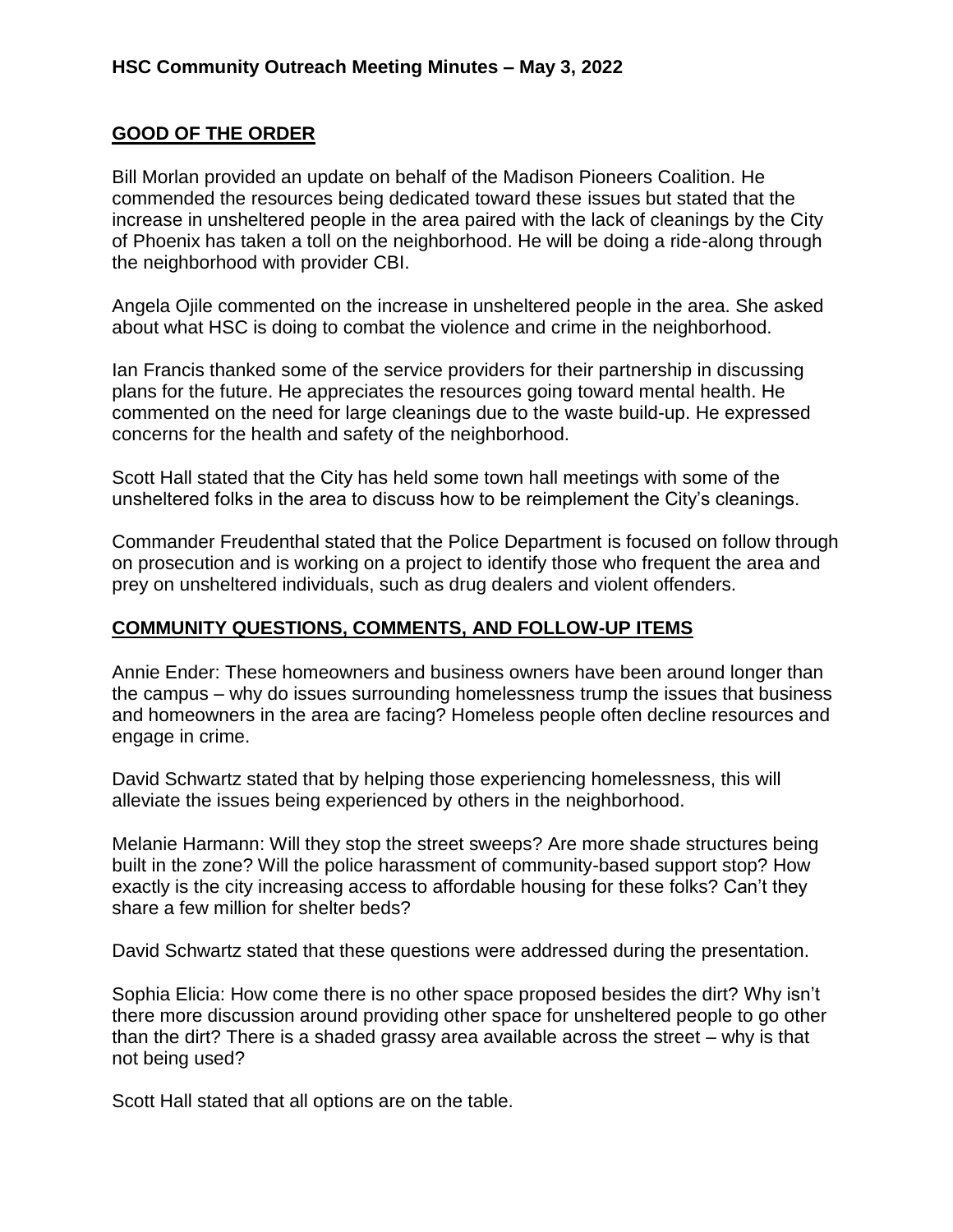John Trautman: A lot of money and pride has been put into the assets owned in the neighborhood around the campus. What is the crime increase in this area? Taxes continue to increase in the area – why does that continue to happen when things are worse? What is the City doing to offset this?

Scott Hall stated that the City is focused on addressing the issue of getting folks off the street.

Sophia Elicia: How come lack of bike lights is being enforced? People are being arrested every day for petty crimes in the area.

Commander Freudenthal asked for specific incidents where this is occurring and welcomed the meeting attendees for follow up directly with him.

Cynthia Graber: The least that the City and County could do is provide waivers for property taxes for people who own property in the neighborhood.

Scott Hall stated that he will make sure that this is discussed at the City.

Sophia Elicia: Why haven't these meetings been made accessible to the unsheltered individuals who live in the neighborhood.

David Schwartz stated that anybody is welcome to join these meetings and we are open to any effort made to give them better accessibility.

Kat Eglezos: Is anyone able to explain the dramatic increase from 400 - 1100 people unhoused in this area within the last few months? I'm newer to this group so was just wondering, thank you

Scott Hall explained that it is a compilation of inflation, increased rent, and the housing inventory. The problem is being seen across the City, County, State, and the Nation.

Sophia Elicia: Where are people allowed to have a tent without risking arrest in the City of Phoenix?

Scott Hall emphasized the efforts to get people out of tents and into shelters, where it is safe and cool.

Commander Freudenthal stated that people are living in tents all around Phoenix and are not being arrested. He reiterated the need for specific instances where people are being arrested for being on public property.

Spencer Self emphasized that this meeting is meant for the HSC and the neighborhoods surrounding the campus.